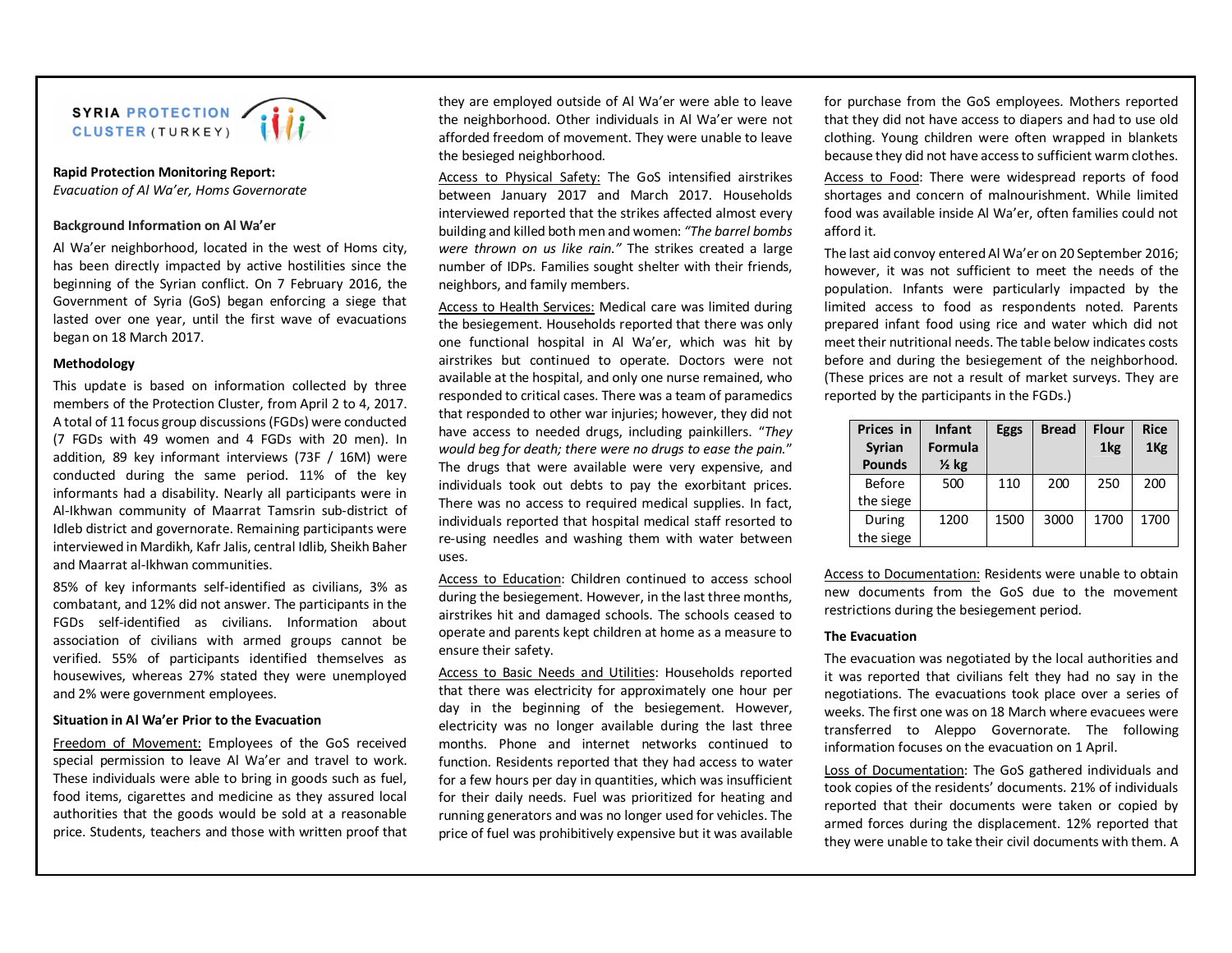number of families reported that their documents were destroyed when their homes were hit by the airstrikes, or they lost their documents prior to the evacuation. Those without documentation had to be approved by a fourmember committee from the local authorities to confirm their identity.

Reasons for Staying in Al Wa'er or Leaving: The vast majority of men between 18 and 45 agreed to be evacuated, fearing of being drafted into the GoS army, while it appears men over the age of 45 chose to remain due to concerns related to living in camps or due to concerns of insecurity in Idleb. Concerns related to loss of property and/or occupation were also reported by men and women choosing to stay in Al  $Wa'er.<sup>1</sup>$ 

Accessing Evacuation Buses: Certain groups experienced difficulty in accessing the evacuation buses. 51% of the individuals interviewed reported that the elderly persons were unable to join the buses. 7% reported that femaleheaded households could not join, followed by separated and unaccompanied children.



**Protection Risks Faced During Evacuation**

Overcrowding, long waiting periods and verbal and physical abuse were commonly reported incidents. 61% of participants reported having experienced overcrowding while boarding the buses and 47% experienced long waiting periods. 13 participants reported having experienced

 $\overline{a}$ 

physical violence either during the flight or while boarding the bus. 19% of the interviewed evacuees reported being separated from their family members during the evacuation process due to priority being given to vulnerable groups. However, all but one noted that they were reunited upon arrival to Idleb. 19% of participants reported that they encountered mines and explosive hazards on their way to their current location.

## **Protection Risks Faced Post-Evacuation**

Challenges associated with the living conditions in the IDP site and lack of basic needs were widely reported problems by those displaced from Al Wa'er. All groups – men, women, boys and girls—reported lack of access to basic needs as the number one risk for them at the present time. For men, the unavailability of work was also a major concern. Women expressed difficulty in trying to make their children feel safe in the present conditions.



Findings as recorded by the organization were used to corroborate findings reflected in this report.

Psychological pressure, restriction of freedom and movement in the IDP site environment after evacation were additional risks reported by women and girls. Both boys and girls experienced difficulty in adjusting to their new life in the camps and displacement conditions. Respondents reported that boys and girls fear separation from family members due to the conflict situation and difficult living conditions in the camps. Girls experienced challenges in adjusting to camp life more than any other demographic group. Risk of exploitation, child labor and early marriage were expressed as additional risks boys and girls face.

Additionally, IDPs reported concerns about health and hygiene in Sa'eed IDP site. IDPs reported concern about contagious diseases due to poor hygiene conditions and presence of pests in the camp. Concerns of crosscontamination were noted about the close placement of kitchen and bathroom facilities.

35% of survey participants reported that women and girls do not have access to basic hygiene supplies.

## **Intentions for Onward Movement**

Of those interviewed, 45% stated that they do not intend to go somewhere else. 43% expressed their intention to move to another area. Of those intending to travel onwards, 32% wished to travel to a safer village without identifying the specific location. 27% intended to move onward to specific towns where they had friends and family such as Dana, Atmeh, Sarmada, Maarat al-Numan of Idleb governorate and Jarablus of Aleppo governorate. 25% expressed intention to travel to Turkey.

*The Syria Protection Cluster (Turkey) is made up of the Protection Cluster as well as three Sub-Clusters: Child Protection, Gender-Based Violence, and Mine Action. For further information, please contact the Protection Cluster Coordinator, Sarah Khan (UNHCR) and NGO Co-Lead Victoria Shepard (IRC) at khansar@unhcr.org and Victoria.Shepard@rescue.org.* 

 $1$  A Protection Cluster member conducted one FGD with a group of people opting to evacuate and short interviews with 6 families opting to stay inside Al-Waer neighbourhood on 23 March.